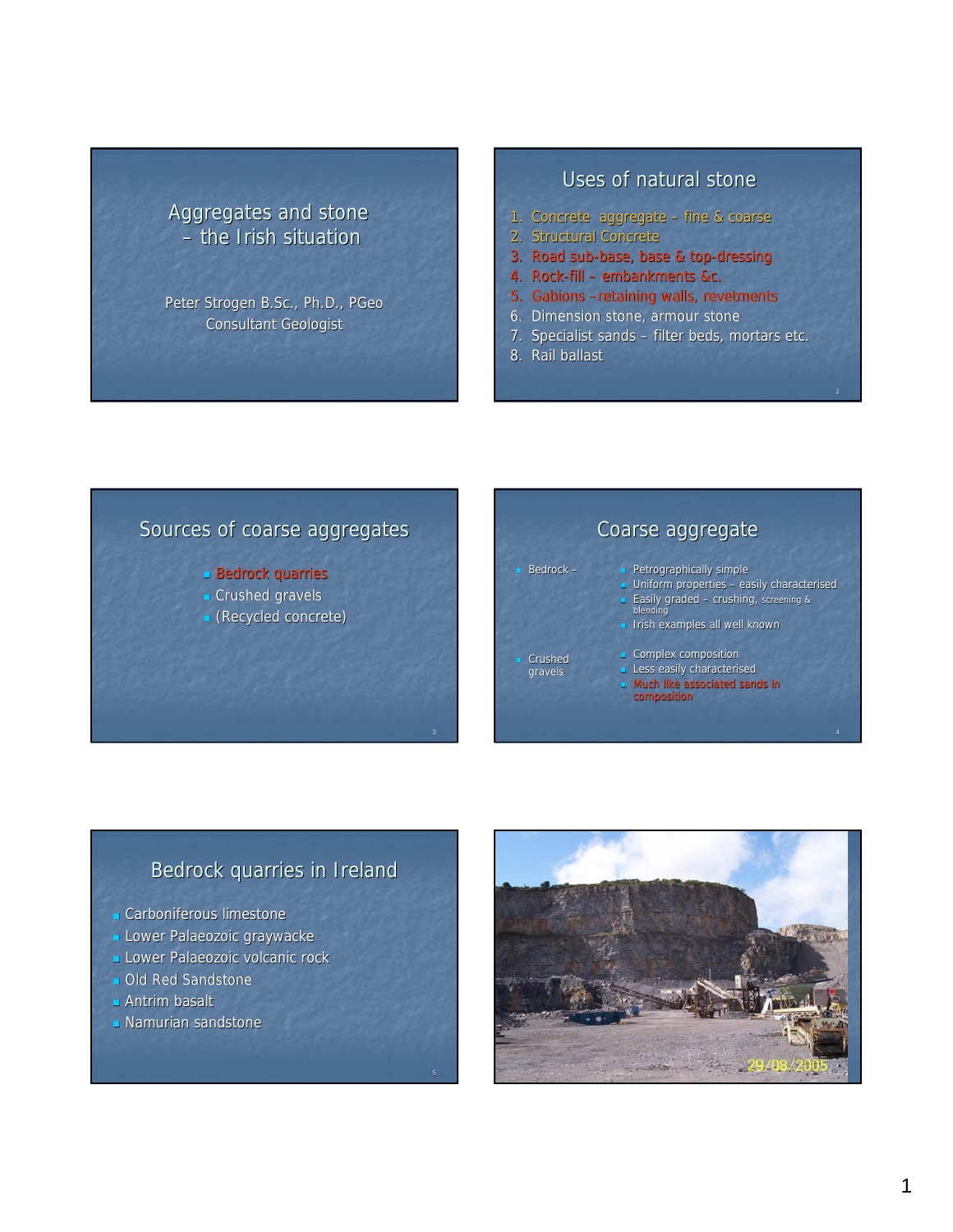





|        |                                    |            |             | 10%          |            | % Water     |           |       |
|--------|------------------------------------|------------|-------------|--------------|------------|-------------|-----------|-------|
|        | <b>AIV</b>                         | <b>ACV</b> | AAV         | <b>Fines</b> | <b>PSV</b> | abs.        | MgSO4     | LAAV  |
|        | <b>Carboniferous Limestone</b>     |            |             |              |            |             |           |       |
| Mean   | 19.1                               | 22.5       | 9.8         | 190          | 42.8       | 0.69        | 97.0      | 26.25 |
| S. Dev | 2.91                               | 2.25       | 2.28        | 26           | 3.68       | 0.34        | 0.50      | 3.30  |
| Range  | $14 - 26$                          | $18 - 26$  | $6 - 15.7$  | 155-290      | $34 - 47$  | $0.3 - 1.6$ | $95 - 99$ | 22-30 |
|        | Lower Palaeozoic volcanic rocks    |            |             |              |            |             |           |       |
| Mean   | 11.9                               | 13.5       | 4.65        | 315          | 57         | 0.9         | 98        |       |
| S. Dev | 2.28                               | 1.76       | 1.3         | 43           | 4.1        | 0.2         |           |       |
| Range  | $8 - 14$                           | $12 - 17$  | $3.1 - 5.7$ | 270-380      | $50 - 63$  | $0.2 - 1.1$ | 98-99     |       |
|        | <b>Lower Palaeozoic greywackes</b> |            |             |              |            |             |           |       |
| Mean   | 10.0                               | 10.7       | 6.73        | 375          | 64         | 0.5         | 98        |       |
| S. Dev | 0.9                                | 1.0        | 1.6         | 38           | 2.8        |             |           |       |
| Range  | $9 - 12$                           | $10 - 11$  | $4.8 - 9.4$ | 320-400      | 62-68      |             |           |       |
|        |                                    |            |             |              |            |             |           |       |
|        |                                    |            |             |              |            |             |           | 10    |

### Deleterious substances in Irish bedrock aggregates

- Clay limestones especially
- Pyrites
- **Chert**
- **Matrix of graywackes** Alkali Aggregate Reaction

11

**Matrix of argillaceous** 

limestones (dark, shaly limestones)

Alkali Aggregate Reaction Irish Carboniferous chert – unreactive - thermally annealed high degree of crystallinity not microporous

- some pass, some fail Accelerated Mortar Bar Test
- **Irish graywackes & argillaceous Carboniferous** limestones
- **-** fail Accelerated Mortar Bar Test

12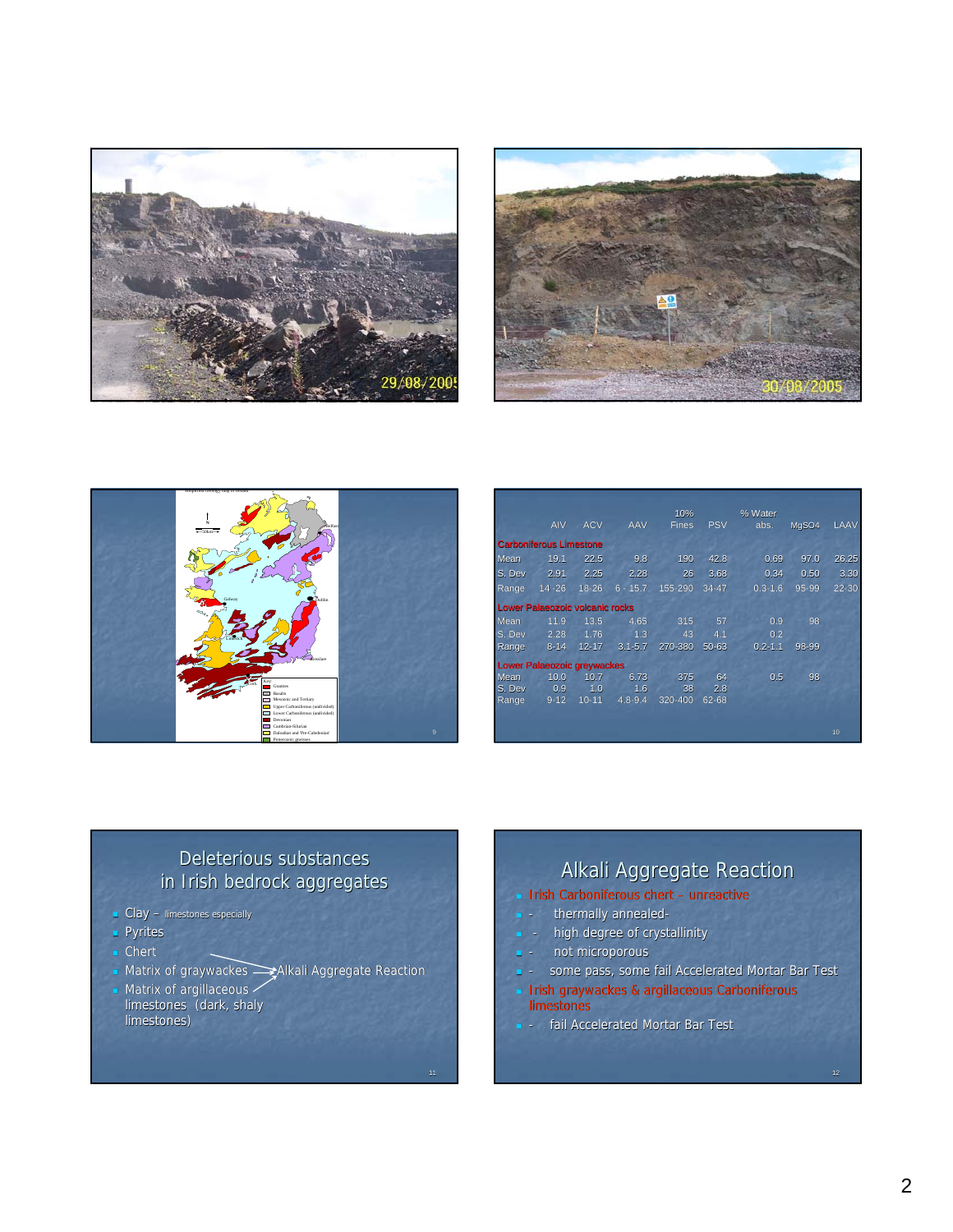# Fine aggregates

- 1. Glaciofluvial sands (well graded)
- 2. Marine dredged sands (poorly graded)
- 3. Crushed sandstones (poorly graded)

13

4. Crushed-rock fines (gap-graded)



| Repeat assays from different parts of same sand | deposit |         |    |
|-------------------------------------------------|---------|---------|----|
| (Typical Irish Midlands sand)                   |         |         |    |
|                                                 | 2005/9  | 2005/11 |    |
| <b>Limestone</b>                                | 78.81   | 83.79   |    |
| Quartz                                          | 4.85    | 3.03    |    |
| <b>Chert</b>                                    | 13.59   | 10.38   |    |
| <b>Sandstone /siltstone</b>                     | 2.24    | 2.02    |    |
| <b>Dolomite</b>                                 | 0.52    | 0.77    |    |
| <b>Totals</b>                                   | 100.01  | 99.99   | 15 |

|                       | <b>West Wicklow sands 1</b> |                          |  |  |
|-----------------------|-----------------------------|--------------------------|--|--|
|                       |                             |                          |  |  |
| <b>Limestone</b>      | 41.9 35.1 41.9 54.1 44.3    |                          |  |  |
| $\blacksquare$ Chert  | 28.0 32.8 28.0 25.6 25.2    |                          |  |  |
| $\blacksquare$ Quartz | 18.9 17.5 18.9 13.0 10.7    |                          |  |  |
| Sandstone             |                             | $2.7$ 4.3 2.7 2.7 1.3    |  |  |
| - Feldspar &c         | 2.6 1.0 2.5 2.1 0.8         |                          |  |  |
| <b>Wackes &amp;c</b>  |                             | $6.0$ 8.7 $6.0$ 2.0 16.5 |  |  |
|                       |                             |                          |  |  |
|                       |                             |                          |  |  |



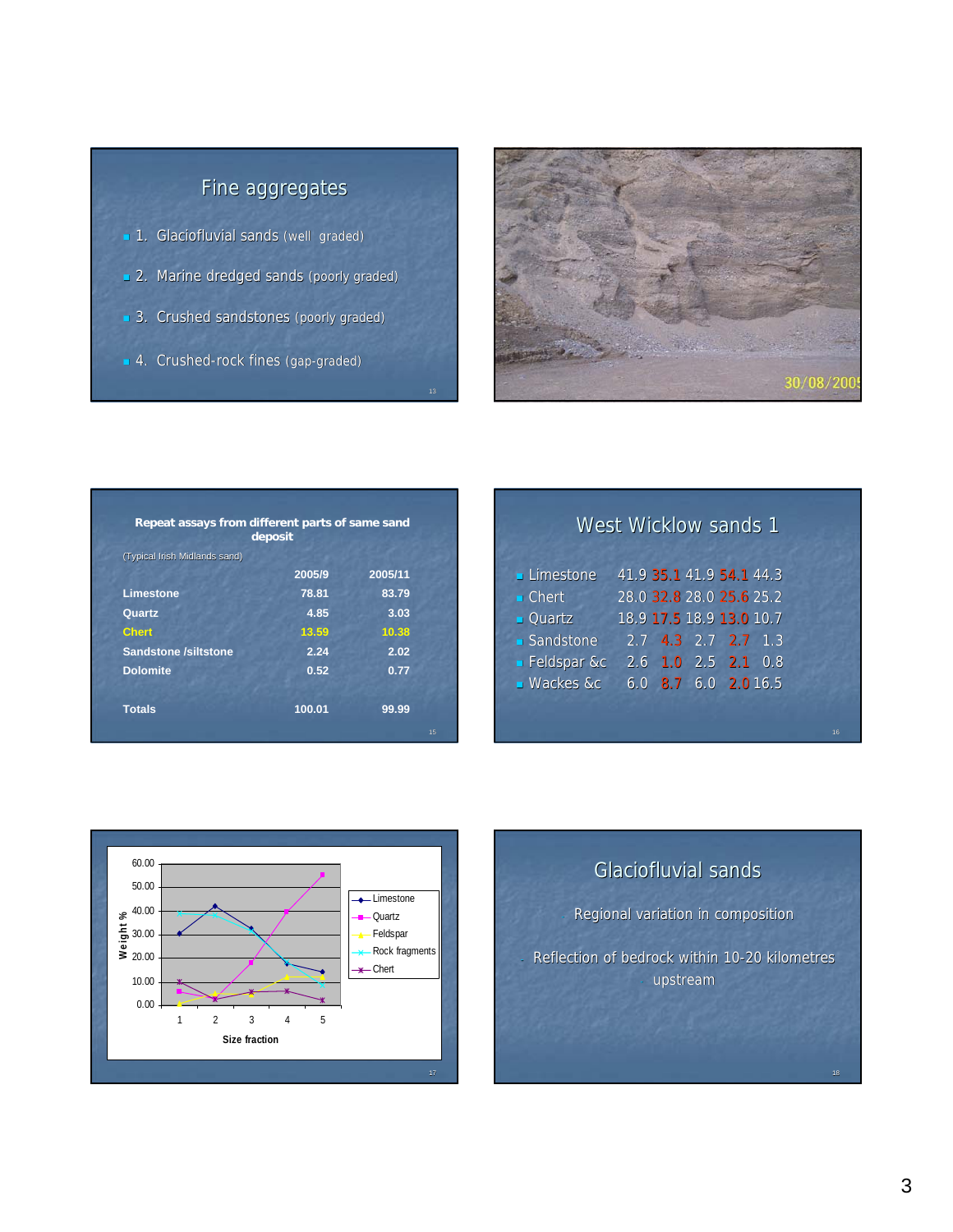

| <b>West Wicklow sands 1</b><br>(Blessington area) |                          |  |  |  |
|---------------------------------------------------|--------------------------|--|--|--|
| Limestone                                         | 41.9 35.1 41.9 54.1 44.3 |  |  |  |
| $\blacksquare$ Chert                              | 28.0 32.8 28.0 25.6 25.2 |  |  |  |
| $\blacksquare$ Quartz                             | 18.9 17.5 18.9 13.0 10.7 |  |  |  |
| Sandstone                                         | $2.7$ 4.3 $2.7$ 2.7 1.3  |  |  |  |
| <b>Feldspar &amp;c</b>                            | 2.6 1.0 2.5 2.1 0.8      |  |  |  |
| <b>Wackes &amp;c</b>                              | $6.0$ 8.7 6.0 2.0 16.5   |  |  |  |
|                                                   |                          |  |  |  |

20

|                       | <b>West Wicklow sands 2</b> | (Baltinglass area) |                     |          |  |
|-----------------------|-----------------------------|--------------------|---------------------|----------|--|
| <b>Limestone</b>      | 43.0 40.7 44.6 16.9 4.7     |                    |                     |          |  |
| $\blacksquare$ Chert  | 18.0 36.2 41.1 33.6 10.6    |                    |                     |          |  |
| $\blacksquare$ Quartz | 30.5 10.0 8.8 19.3 49.0     |                    |                     |          |  |
| ■ Sandstone           |                             |                    | 1.5 9.1 1.7 2.5 0.6 |          |  |
| <b>E</b> Feldspar &c  |                             |                    |                     | 9.9 30.8 |  |
| <b>Wackes &amp;c</b>  |                             |                    | 1.916.916.5         |          |  |
| • Volcanics           | 7.0                         |                    | $4.0$ 1.9 0.6       |          |  |

|  |  |  | <b>Dredged sands</b> |
|--|--|--|----------------------|
|--|--|--|----------------------|

- Poorly graded tidal reworked glacial deposits
- Complex mineralogy. Shell content, Cl-
- $\blacksquare$  Environmental problems EIS costs
- $-$  ecological damage fishing etc.
- **-** shoreline erosion

21

23

 $\blacksquare$  - deep water, high cost

# Crushed rock fines

- Primary crushing grading poor, clay
- Re-crushing of clean stone
- Poor shape anisotropic crushing technique